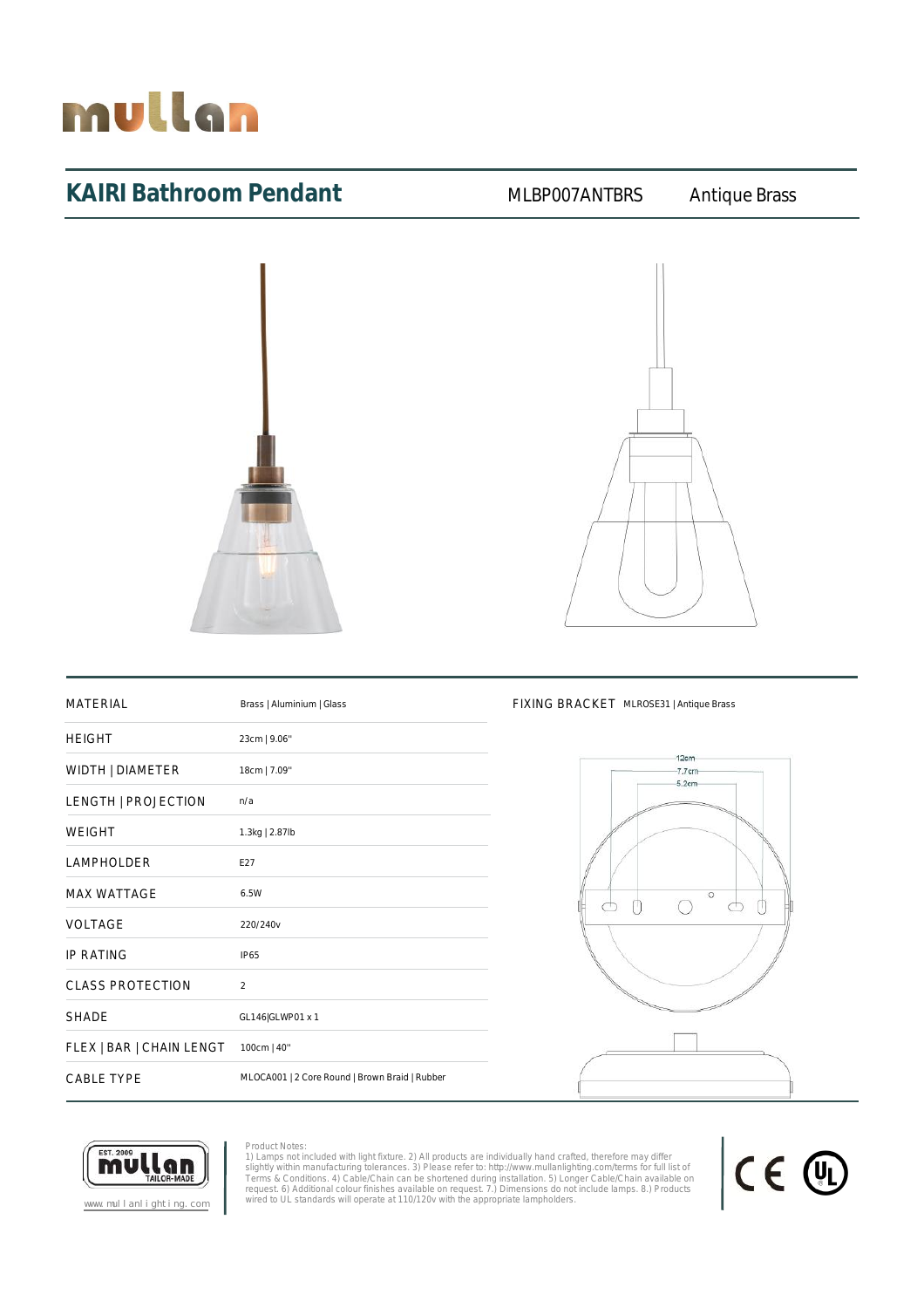

### KAIRI Bathroom Pendant MLBP007ANTBRSOP Antique Brass



| <b>MATERIAL</b>          | Brass   Aluminium   Glass                      |
|--------------------------|------------------------------------------------|
| <b>HEIGHT</b>            | 23cm   9.06"                                   |
| WIDTH   DIAMETER         | 18cm   7.09"                                   |
| LENGTH   PROJECTION      | n/a                                            |
| <b>WEIGHT</b>            | 1.3kg   2.87lb                                 |
| <b>LAMPHOLDER</b>        | E27                                            |
| <b>MAX WATTAGE</b>       | 6.5W                                           |
| VOLTAGE                  | 220/240v                                       |
| <b>IP RATING</b>         | <b>IP65</b>                                    |
| <b>CLASS PROTECTION</b>  | $\mathfrak{D}$                                 |
| <b>SHADE</b>             | GL146 GLWP02                                   |
| FLEX   BAR   CHAIN LENGT | 100cm   40"                                    |
| <b>CABLE TYPE</b>        | MLOCA001   2 Core Round   Brown Braid   Rubber |

### FIXING BRACKET MLROSE31 | Antique Brass



CE 4

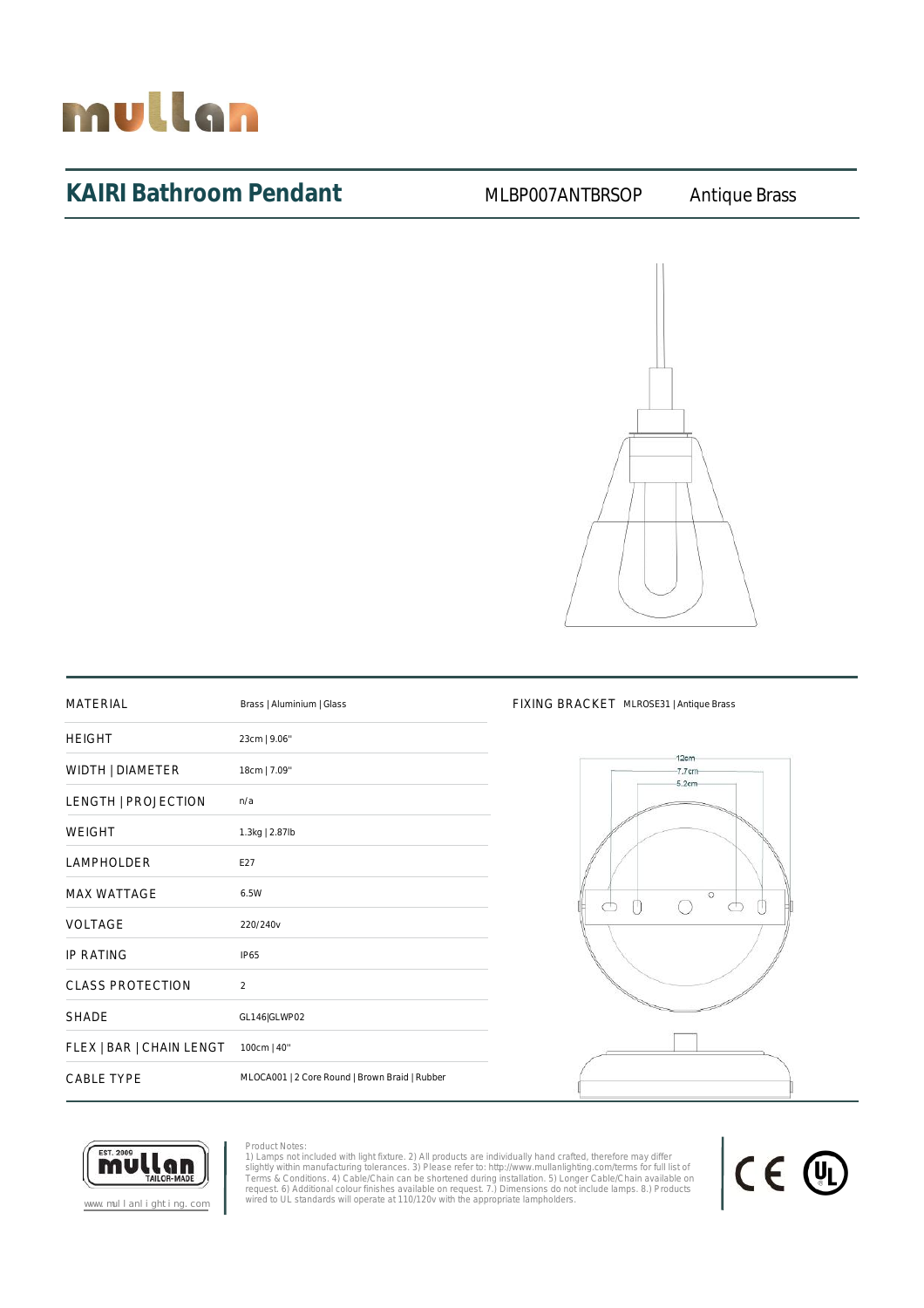

### KAIRI Bathroom Pendant MLBP007ANTSLV Antique Silver



| <b>MATERIAL</b>          | Brass   Aluminium   Glass                      |
|--------------------------|------------------------------------------------|
| <b>HEIGHT</b>            | 23cm   9.06"                                   |
| WIDTH   DIAMETER         | 18cm   7.09"                                   |
| LENGTH   PROJECTION      | n/a                                            |
| <b>WEIGHT</b>            | 1.3kg   2.87lb                                 |
| LAMPHOLDER               | F27                                            |
| <b>MAX WATTAGE</b>       | 6.5W                                           |
| VOLTAGE                  | 220/240v                                       |
| <b>IP RATING</b>         | IP65                                           |
| <b>CLASS PROTECTION</b>  | $\mathfrak{p}$                                 |
| <b>SHADE</b>             | GL146 GLWP01 x 1                               |
| FLEX   BAR   CHAIN LENGT | 100cm   40"                                    |
| <b>CABLE TYPE</b>        | MLOCA002   2 Core Round   Black Braid   Rubber |

### FIXING BRACKET MLROSE31 | Antique Silver





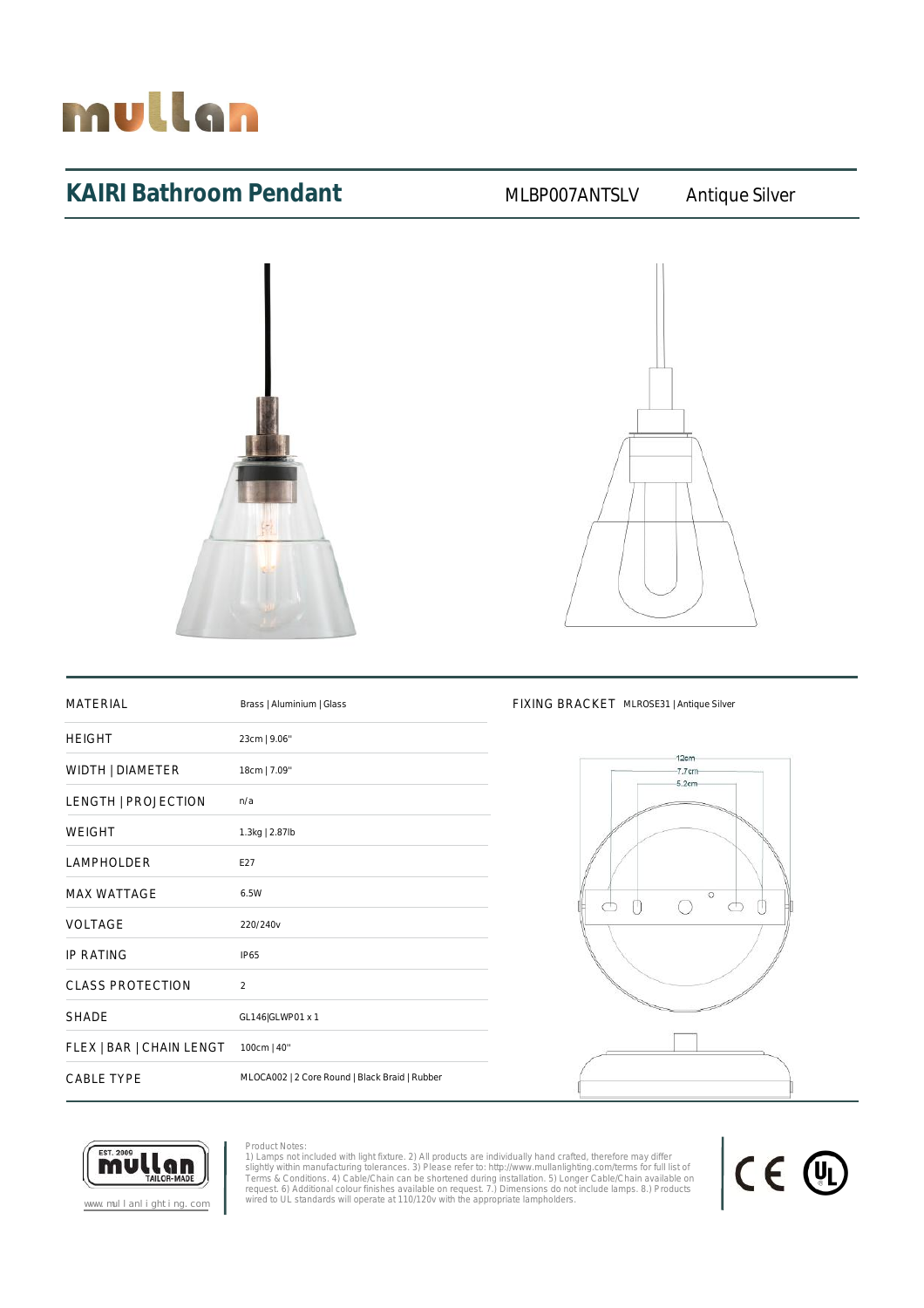

### KAIRI Bathroom Pendant MLBP007ANTSLVOP Antique Silver



| <b>MATERIAL</b>          | Brass   Aluminium   Glass                      |
|--------------------------|------------------------------------------------|
| <b>HEIGHT</b>            | 23cm   9.06"                                   |
| WIDTH   DIAMETER         | 18cm   7.09"                                   |
| LENGTH   PROJECTION      | n/a                                            |
| <b>WEIGHT</b>            | 1.3kg   2.87lb                                 |
| <b>LAMPHOLDER</b>        | E27                                            |
| <b>MAX WATTAGE</b>       | 6.5W                                           |
| VOLTAGE                  | 220/240v                                       |
| <b>IP RATING</b>         | <b>IP65</b>                                    |
| <b>CLASS PROTECTION</b>  | $\mathfrak{D}$                                 |
| <b>SHADE</b>             | GL146 GLWP02                                   |
| FLEX   BAR   CHAIN LENGT | 100cm   40"                                    |
| <b>CABLE TYPE</b>        | MLOCA002   2 Core Round   Black Braid   Rubber |

### FIXING BRACKET MLROSE31 | Antique Silver





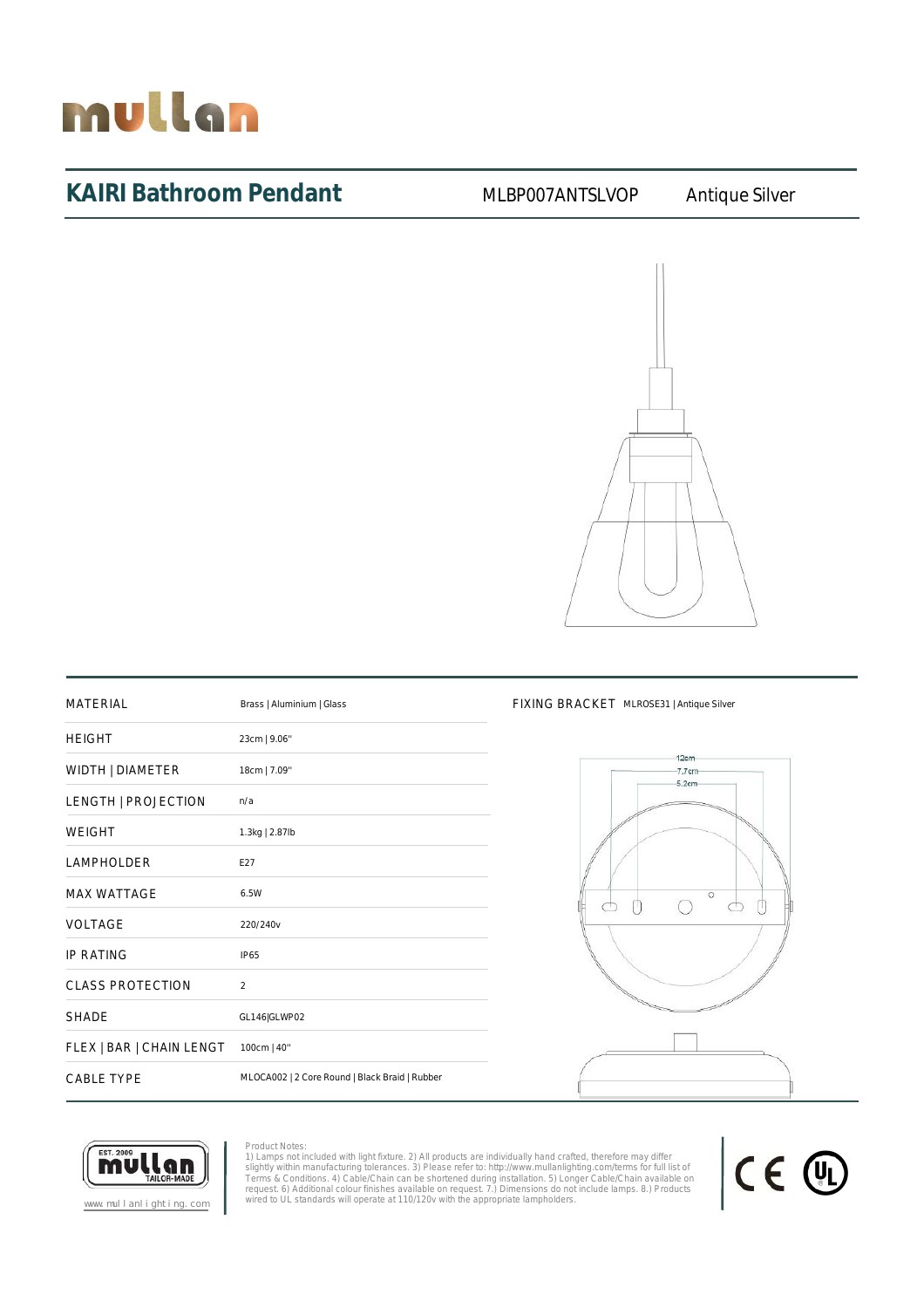

### KAIRI Bathroom Pendant MEXAIRI Bathroom Pendant



### MATERIAL Brass | Aluminium | Glass FIXING BRACKET MLROSE31 | Natural Brass

| 23cm   9.06"                                   |
|------------------------------------------------|
| 18cm   7.09"                                   |
| n/a                                            |
| 1.3kg   2.87lb                                 |
| E27                                            |
| 6.5W                                           |
| 220/240v                                       |
| <b>IP65</b>                                    |
| 2                                              |
| GL146 GLWP01 x 1                               |
| 100cm   40"                                    |
| MLOCA002   2 Core Round   Black Braid   Rubber |
|                                                |





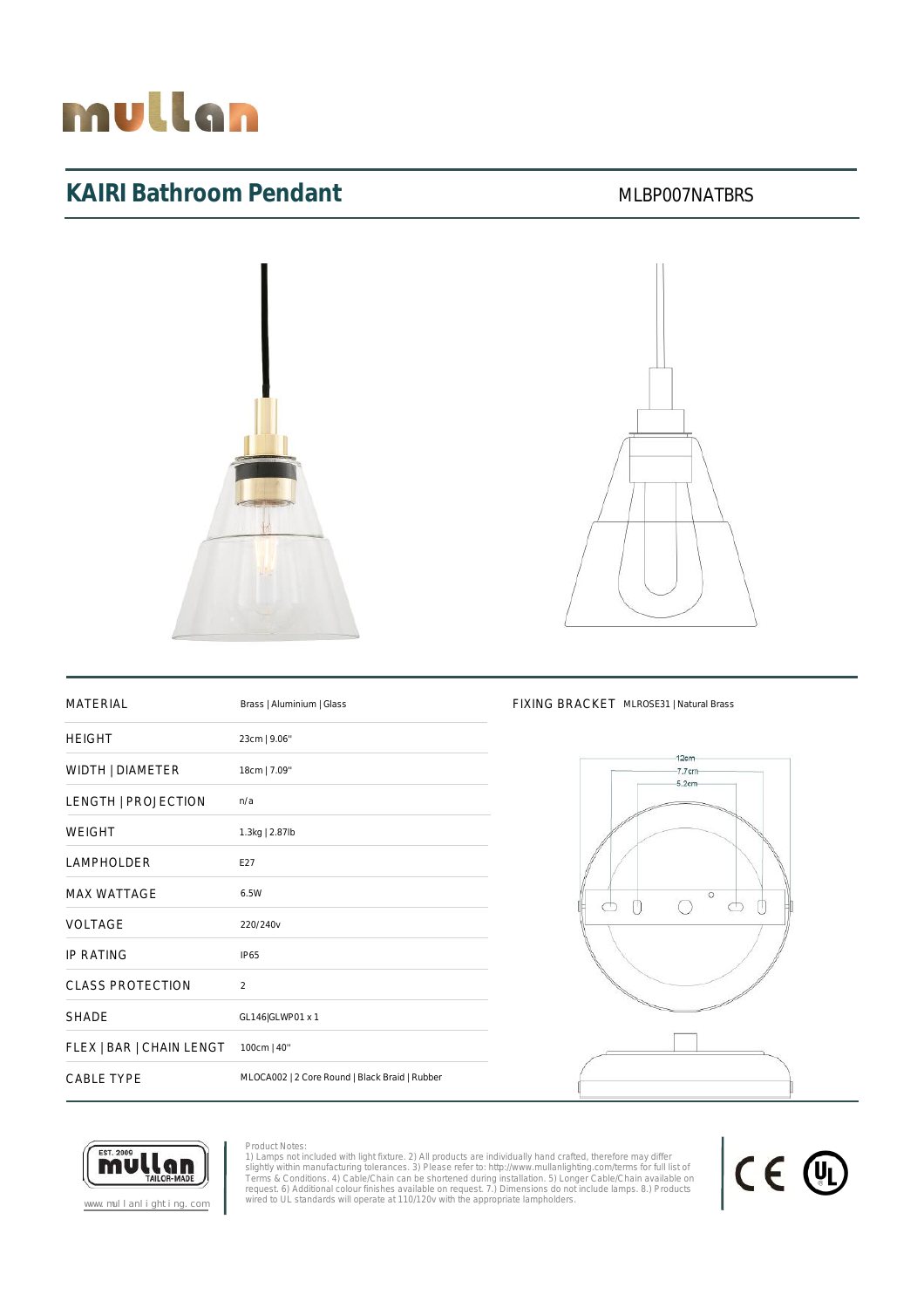# mullan

# KAIRI Bathroom Pendant MLBP007NATBRSOP



| <b>MATERIAL</b>          | Brass   Aluminium   Glass                      |
|--------------------------|------------------------------------------------|
| <b>HEIGHT</b>            | 23cm   9.06"                                   |
| WIDTH   DIAMETER         | 18cm   7.09"                                   |
| LENGTH   PROJECTION      | n/a                                            |
| <b>WEIGHT</b>            | 1.3kg   2.87lb                                 |
| LAMPHOLDER               | F27                                            |
| <b>MAX WATTAGE</b>       | 6.5W                                           |
| VOLTAGE                  | 220/240v                                       |
| <b>IP RATING</b>         | IP65                                           |
| <b>CLASS PROTECTION</b>  | $\mathfrak{D}$                                 |
| <b>SHADE</b>             | GL146 GLWP02                                   |
| FLEX   BAR   CHAIN LENGT | 100cm   40"                                    |
| CABLE TYPE               | MLOCA002   2 Core Round   Black Braid   Rubber |

#### FIXING BRACKET MLROSE31 | Natural Brass





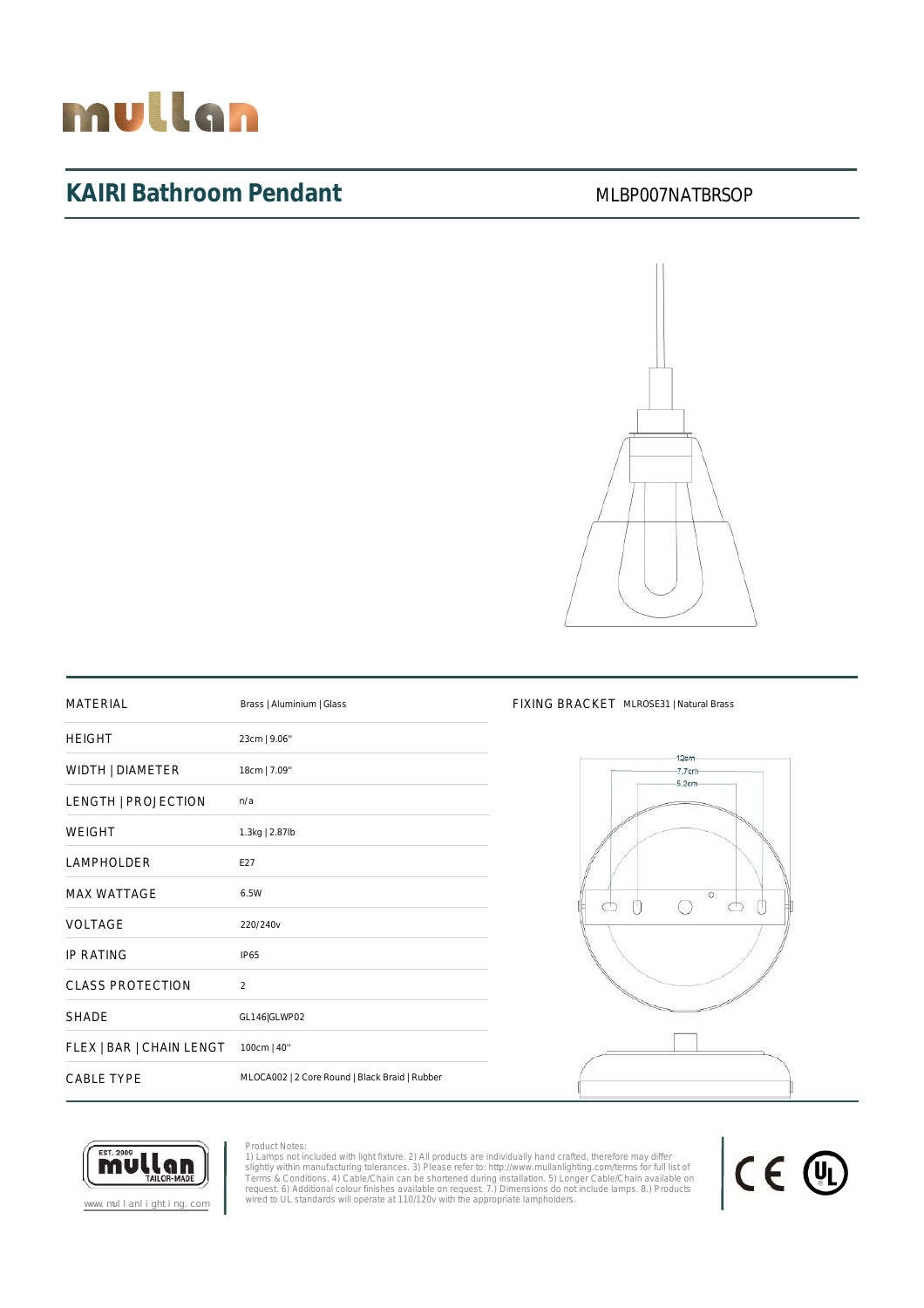

### KAIRI Bathroom Pendant MLBP007PCMBK Matt Black





| <b>MATERIAL</b>          | Brass   Aluminium   Glass                      |
|--------------------------|------------------------------------------------|
| <b>HEIGHT</b>            | 23cm   9.06"                                   |
| WIDTH   DIAMETER         | 18cm   7.09"                                   |
| LENGTH   PROJECTION      | n/a                                            |
| <b>WEIGHT</b>            | 1.3kg   2.87lb                                 |
| <b>LAMPHOLDER</b>        | E27                                            |
| <b>MAX WATTAGE</b>       | 6.5W                                           |
| VOLTAGE                  | 220/240v                                       |
| <b>IP RATING</b>         | <b>IP65</b>                                    |
| CLASS PROTECTION         | $\mathcal{P}$                                  |
| <b>SHADE</b>             | GL146 GLWP01 x 1                               |
| FLEX   BAR   CHAIN LENGT | 100cm   40"                                    |
| <b>CABLE TYPE</b>        | MLOCA002   2 Core Round   Black Braid   Rubber |

#### FIXING BRACKET MLROSE31 | Matt Black





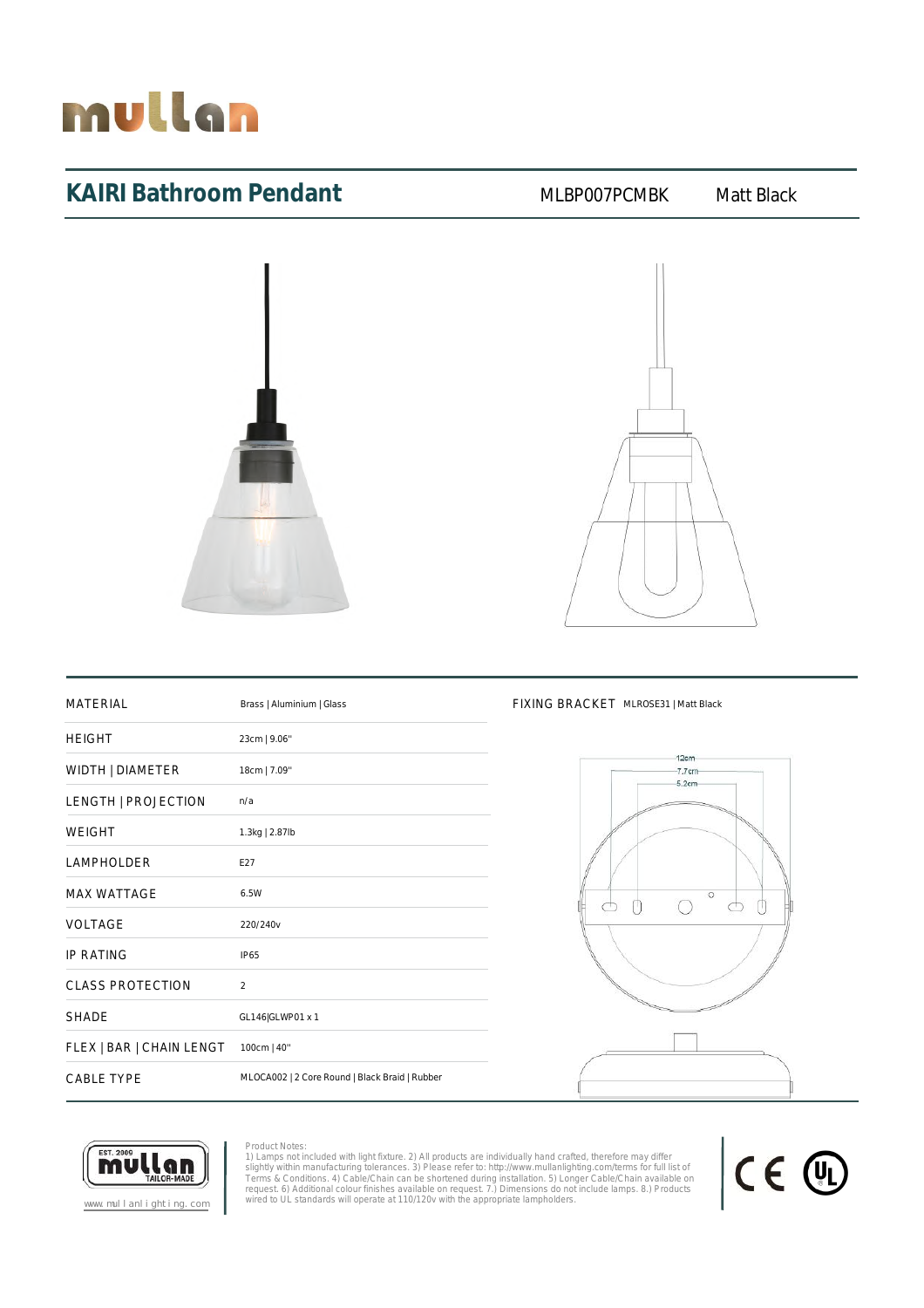

### KAIRI Bathroom Pendant MLBP007PCMBKOP Matt Black



| <b>MATERIAL</b>          | Brass   Aluminium   Glass                      |
|--------------------------|------------------------------------------------|
| <b>HEIGHT</b>            | 23cm   9.06"                                   |
| WIDTH   DIAMETER         | 18cm   7.09"                                   |
| LENGTH   PROJECTION      | n/a                                            |
| WEIGHT                   | 1.3kg   2.87lb                                 |
| LAMPHOLDER               | F27                                            |
| <b>MAX WATTAGE</b>       | 6.5W                                           |
| VOLTAGE                  | 220/240v                                       |
| <b>IP RATING</b>         | <b>IP65</b>                                    |
| <b>CLASS PROTECTION</b>  | $\overline{2}$                                 |
| <b>SHADE</b>             | GL146 GLWP02                                   |
| FLEX   BAR   CHAIN LENGT | 100cm   40"                                    |
| <b>CABLE TYPE</b>        | MLOCA002   2 Core Round   Black Braid   Rubber |

#### FIXING BRACKET MLROSE31 | Matt Black





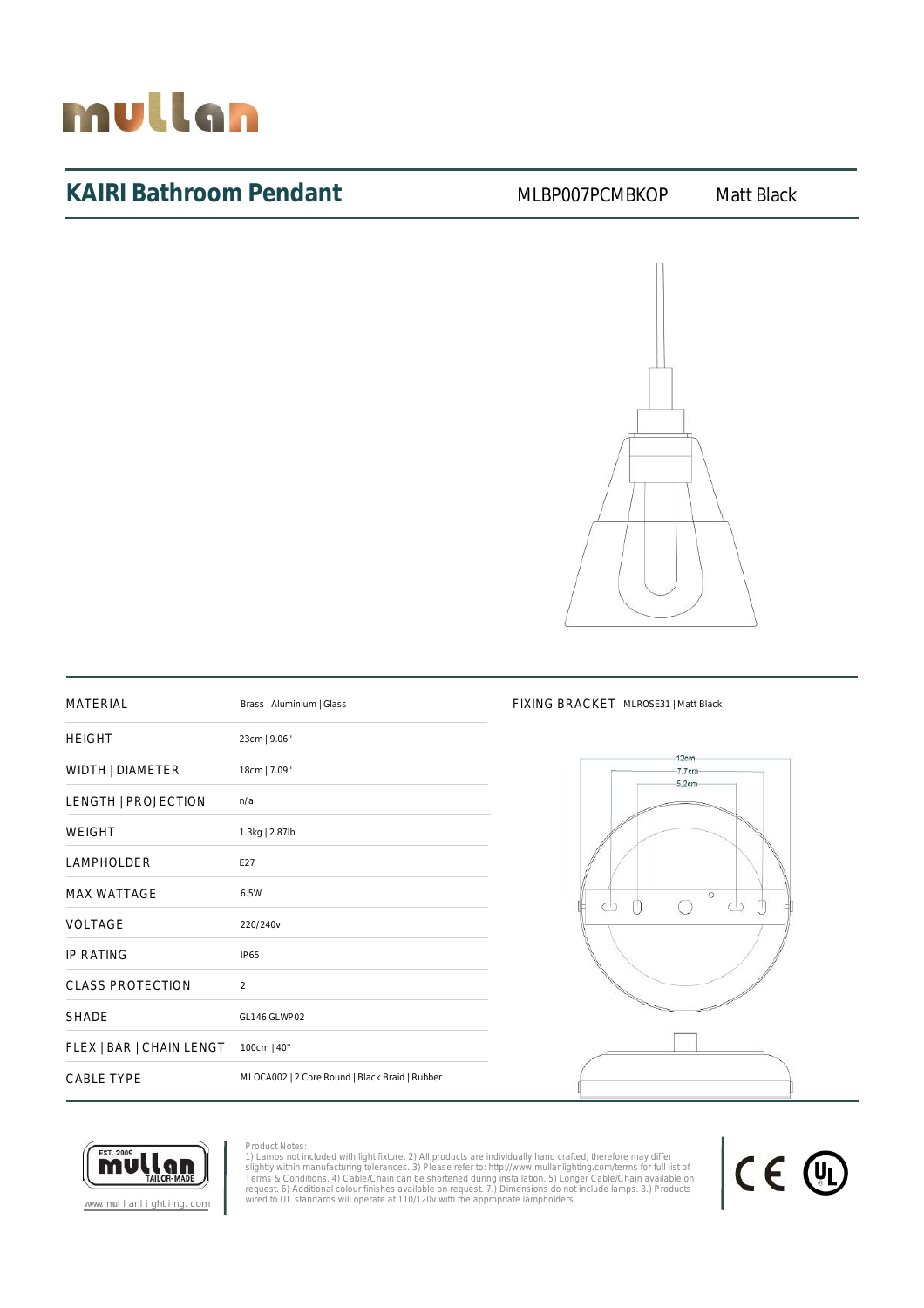

## KAIRI Bathroom Pendant MLBP007PCWTE White





| <b>MATERIAL</b>          | Brass   Aluminium   Glass                      |
|--------------------------|------------------------------------------------|
| <b>HEIGHT</b>            | 23cm   9.06"                                   |
| WIDTH   DIAMETER         | 18cm   7.09"                                   |
| LENGTH   PROJECTION      | n/a                                            |
| <b>WEIGHT</b>            | 1.3kg   2.87lb                                 |
| LAMPHOLDER               | E27                                            |
| <b>MAX WATTAGE</b>       | 6.5W                                           |
| <b>VOLTAGE</b>           | 220/240v                                       |
| <b>IP RATING</b>         | IP65                                           |
| <b>CLASS PROTECTION</b>  | $\overline{2}$                                 |
| <b>SHADE</b>             | GL146 GLWP01 x 1                               |
| FLEX   BAR   CHAIN LENGT | 100cm   40"                                    |
| <b>CABLE TYPE</b>        | MLOCA002   2 Core Round   Black Braid   Rubber |

#### FIXING BRACKET MLROSE31 | White





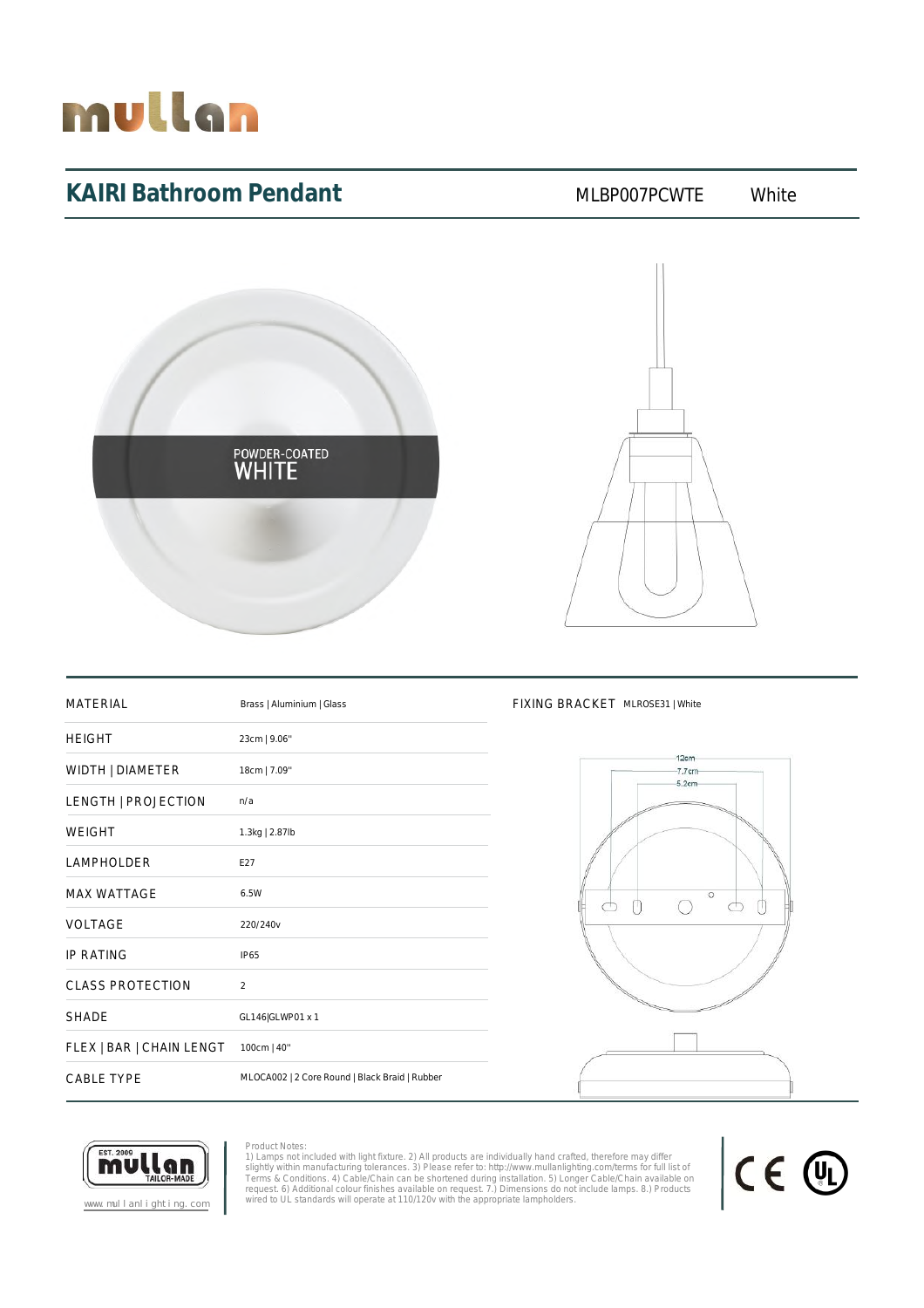# mullan

# KAIRI Bathroom Pendant MLBP007PCWTEOP White



| <b>MATERIAL</b>          | Brass   Aluminium   Glass                      |
|--------------------------|------------------------------------------------|
| <b>HEIGHT</b>            | 23cm   9.06"                                   |
| WIDTH   DIAMETER         | 18cm   7.09"                                   |
| LENGTH   PROJECTION      | n/a                                            |
| <b>WEIGHT</b>            | 1.3kg   2.87lb                                 |
| LAMPHOLDER               | F27                                            |
| <b>MAX WATTAGE</b>       | 6.5W                                           |
| VOLTAGE                  | 220/240v                                       |
| <b>IP RATING</b>         | <b>IP65</b>                                    |
| <b>CLASS PROTECTION</b>  | $\overline{2}$                                 |
| <b>SHADF</b>             | GL146 GLWP02                                   |
| FLEX   BAR   CHAIN LENGT | 100cm   40"                                    |
| <b>CABLE TYPE</b>        | MLOCA002   2 Core Round   Black Braid   Rubber |

### FIXING BRACKET MLROSE31 | White





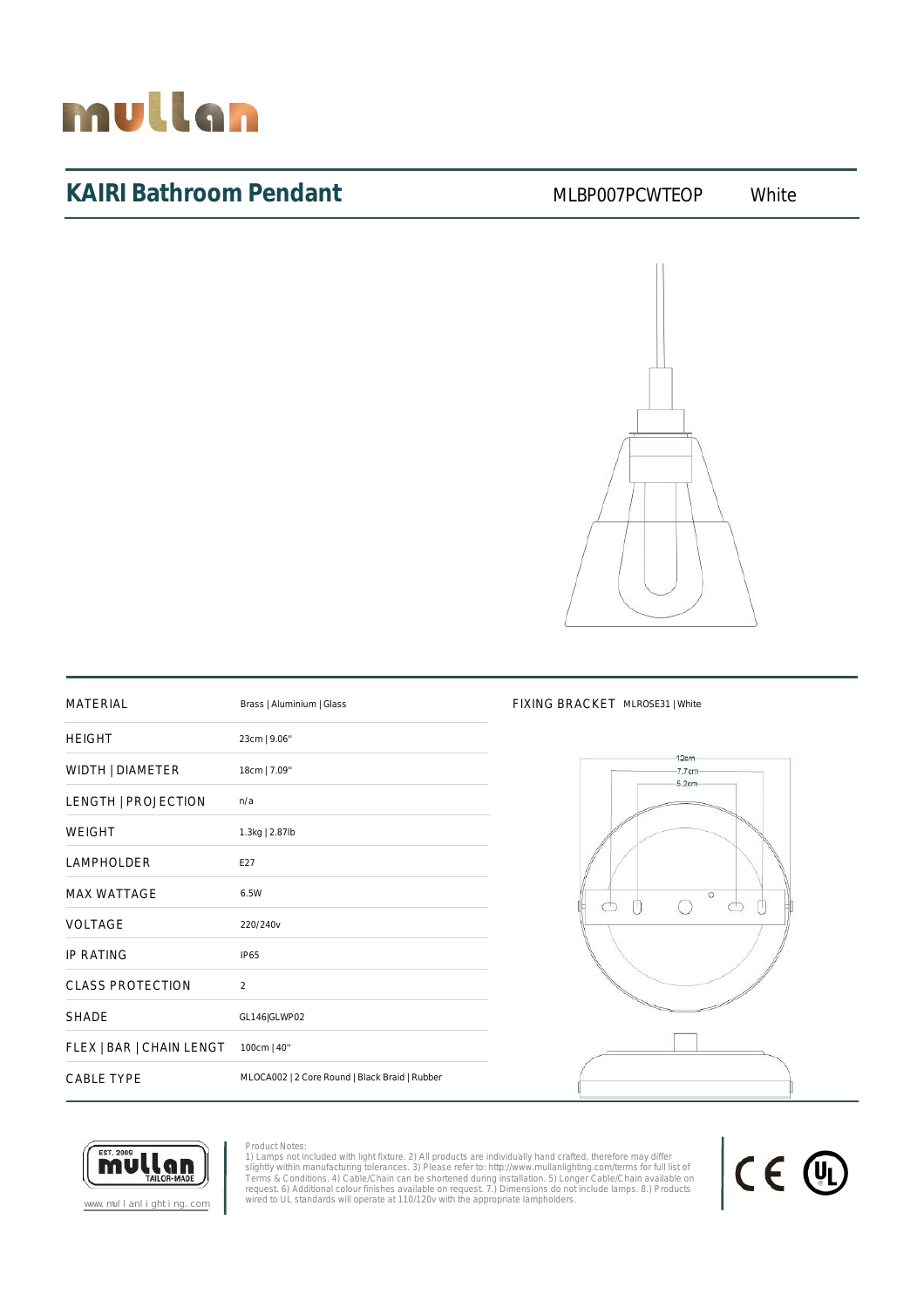

### KAIRI Bathroom Pendant MLBP007POLBRS Polished Brass





| <b>MATERIAL</b>          | Brass   Aluminium   Glass                      |
|--------------------------|------------------------------------------------|
| <b>HEIGHT</b>            | 23cm   9.06"                                   |
| WIDTH   DIAMETER         | 18cm   7.09"                                   |
| LENGTH   PROJECTION      | n/a                                            |
| <b>WEIGHT</b>            | 1.3kg   2.87lb                                 |
| <b>LAMPHOLDER</b>        | E27                                            |
| <b>MAX WATTAGE</b>       | 6.5W                                           |
| <b>VOLTAGE</b>           | 220/240v                                       |
| <b>IP RATING</b>         | <b>IP65</b>                                    |
| <b>CLASS PROTECTION</b>  | $\overline{2}$                                 |
| <b>SHADE</b>             | GL146 GLWP01 x 1                               |
| FLEX   BAR   CHAIN LENGT | 100cm   40"                                    |
| <b>CABLE TYPE</b>        | MLOCA002   2 Core Round   Black Braid   Rubber |

### FIXING BRACKET MLROSE31 | Polished Brass





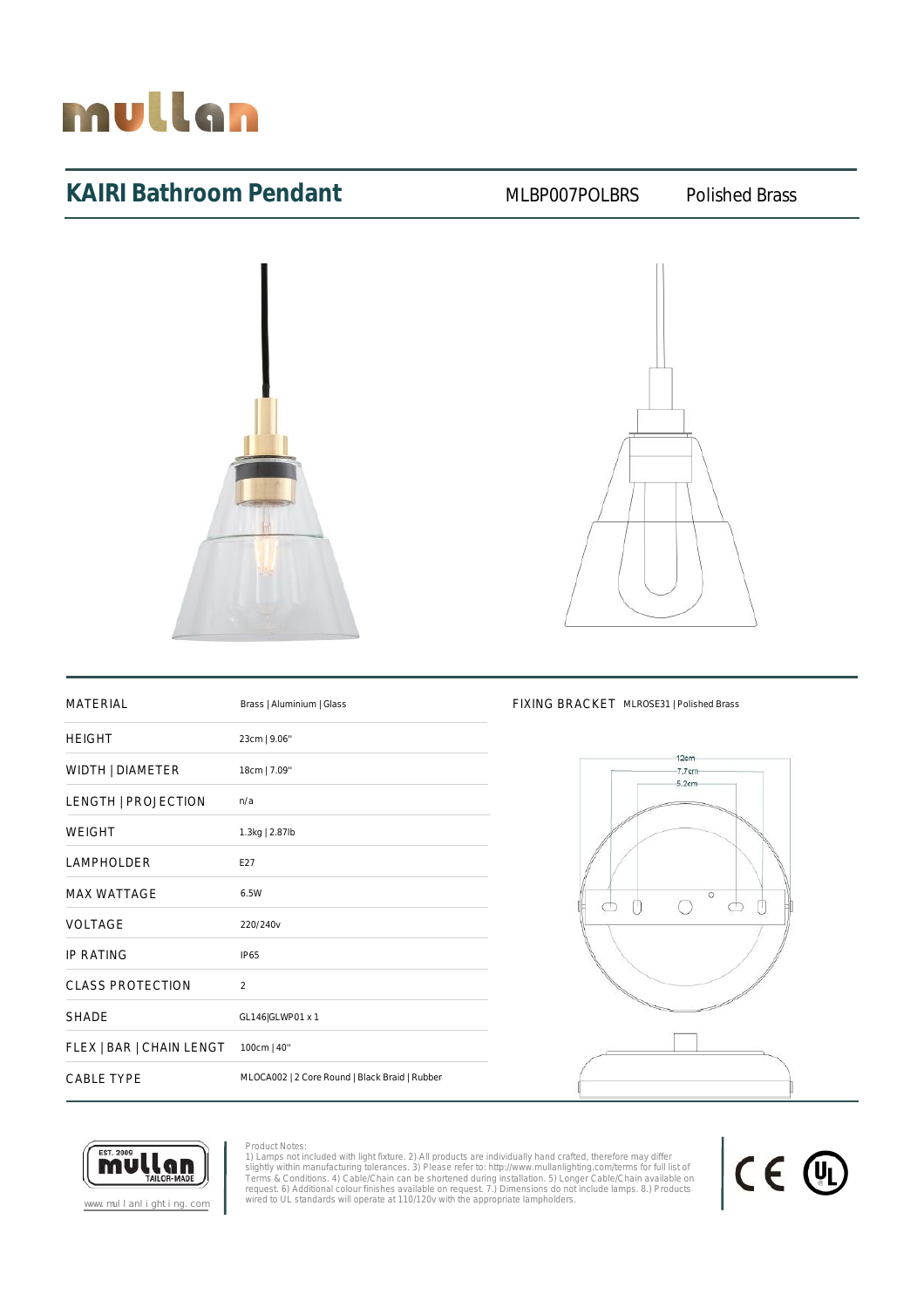

### KAIRI Bathroom Pendant MLBP007POLBRSOP Polished Brass



| <b>MATERIAL</b>          | Brass   Aluminium   Glass                      |
|--------------------------|------------------------------------------------|
| <b>HEIGHT</b>            | 23cm   9.06"                                   |
| WIDTH   DIAMETER         | 18cm   7.09"                                   |
| LENGTH   PROJECTION      | n/a                                            |
| <b>WEIGHT</b>            | 1.3kg   2.87lb                                 |
| <b>LAMPHOLDER</b>        | F27                                            |
| <b>MAX WATTAGE</b>       | 6.5W                                           |
| VOLTAGE                  | 220/240v                                       |
| <b>IP RATING</b>         | <b>IP65</b>                                    |
| <b>CLASS PROTECTION</b>  | 2                                              |
| <b>SHADE</b>             | GL146 GLWP02                                   |
| FLEX   BAR   CHAIN LENGT | 100cm   40"                                    |
| <b>CABLE TYPE</b>        | MLOCA002   2 Core Round   Black Braid   Rubber |

#### FIXING BRACKET MLROSE31 | Polished Brass



CE 4

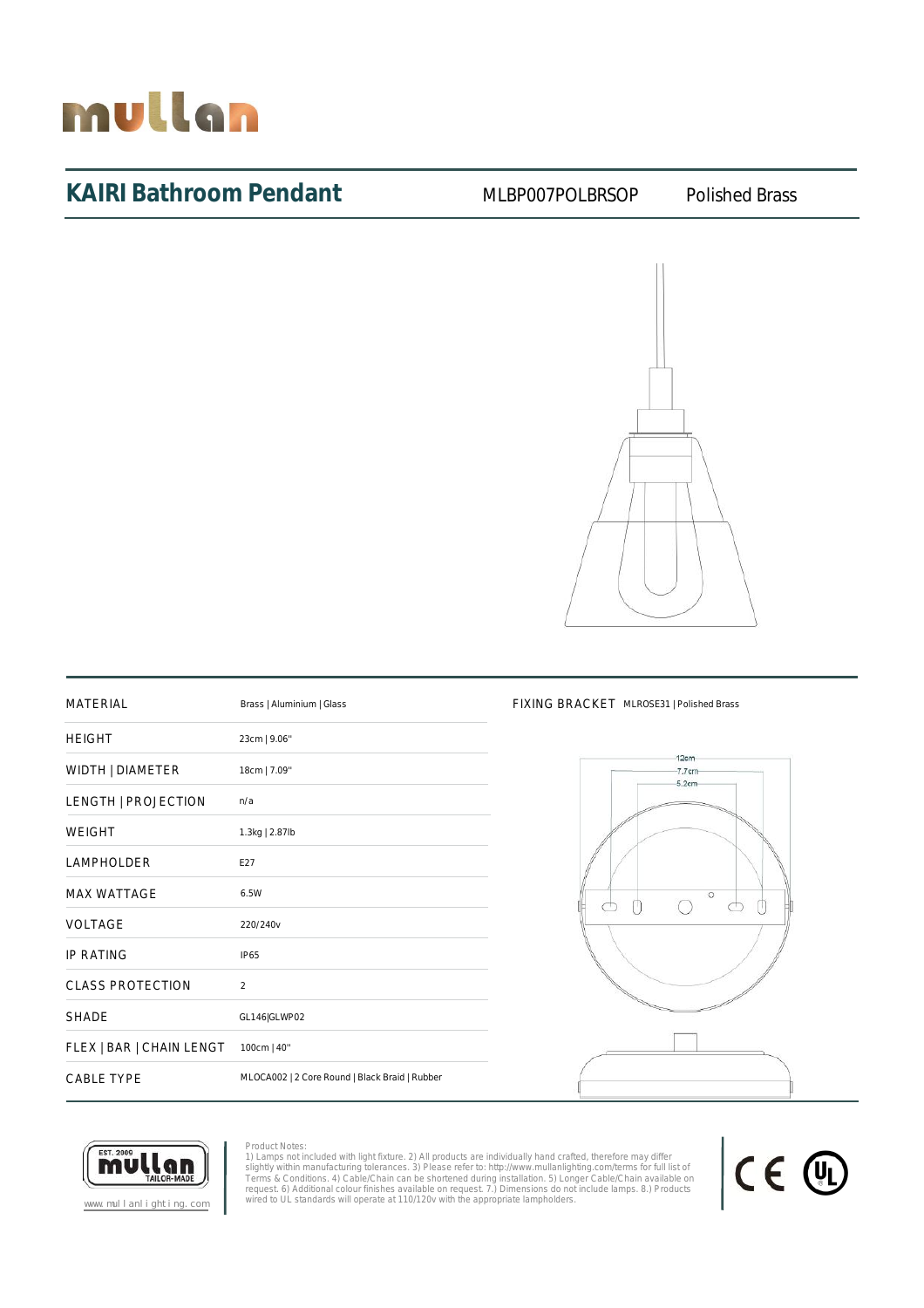

### KAIRI Bathroom Pendant MLBP007POLCHR Polished Chrome





| <b>MATERIAL</b>          | Brass   Aluminium   Glass                      |
|--------------------------|------------------------------------------------|
| <b>HEIGHT</b>            | 23cm   9.06"                                   |
| WIDTH   DIAMETER         | 18cm   7.09"                                   |
| LENGTH   PROJECTION      | n/a                                            |
| <b>WEIGHT</b>            | 1.3kg   2.87lb                                 |
| LAMPHOLDER               | F27                                            |
| <b>MAX WATTAGE</b>       | 6.5W                                           |
| VOLTAGE                  | 220/240v                                       |
| <b>IP RATING</b>         | <b>IP65</b>                                    |
| <b>CLASS PROTECTION</b>  | $\overline{2}$                                 |
| <b>SHADE</b>             | GL146 GLWP01 x 1                               |
| FLEX   BAR   CHAIN LENGT | 100cm   40"                                    |
| <b>CABLE TYPE</b>        | MLOCA002   2 Core Round   Black Braid   Rubber |

#### FIXING BRACKET MLROSE31 | Polished Chrome





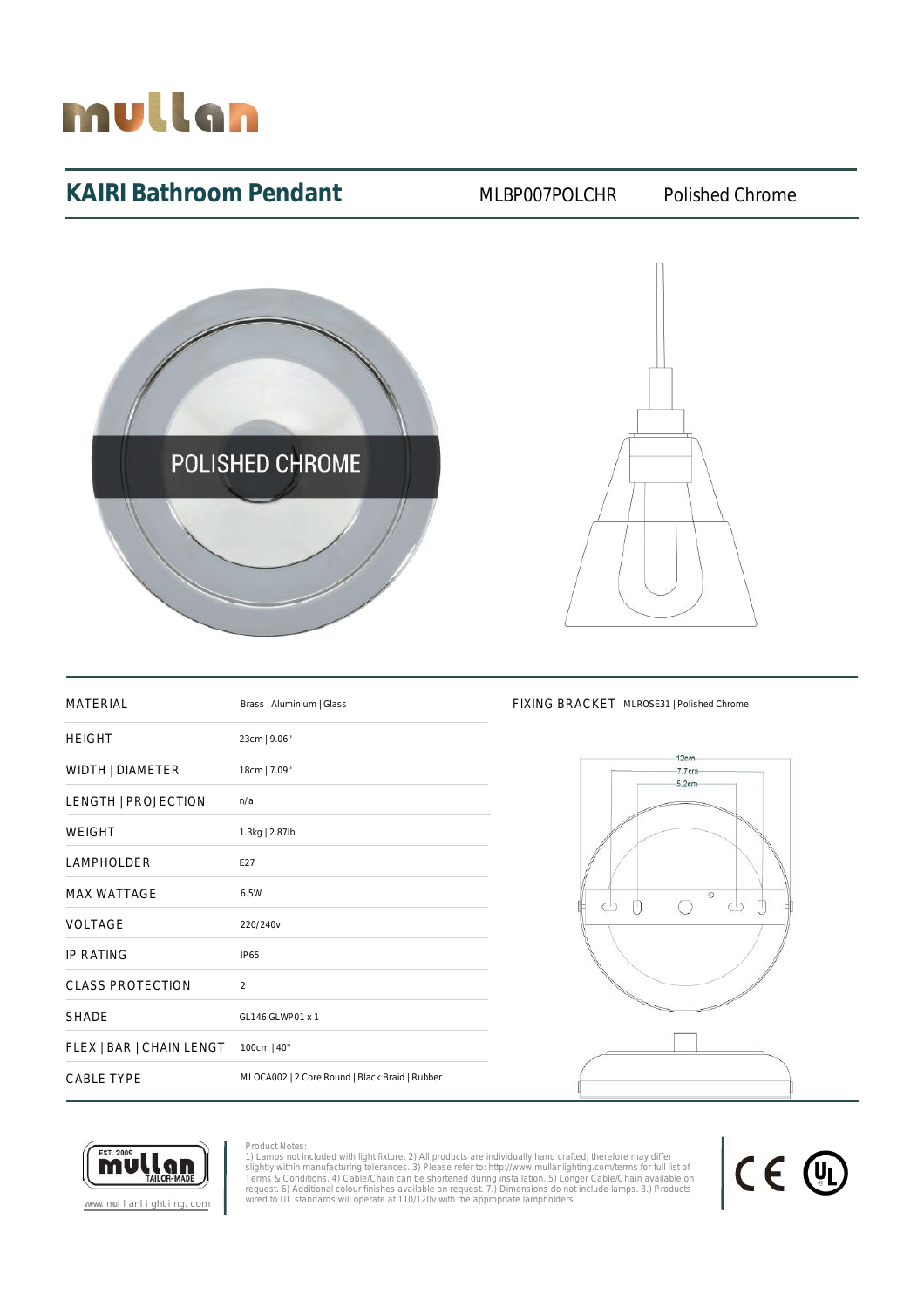

### KAIRI Bathroom Pendant MLBP007POLCHROP Polished Chrome



| <b>MATFRIAL</b>          | Brass   Aluminium   Glass                      |
|--------------------------|------------------------------------------------|
| <b>HEIGHT</b>            | 23cm   9.06"                                   |
| WIDTH   DIAMETER         | 18cm   7.09"                                   |
| LENGTH   PROJECTION      | n/a                                            |
| <b>WEIGHT</b>            | 1.3kg   2.87lb                                 |
| LAMPHOLDER               | E27                                            |
| <b>MAX WATTAGE</b>       | 6.5W                                           |
| VOLTAGE                  | 220/240v                                       |
| <b>IP RATING</b>         | <b>IP65</b>                                    |
| <b>CLASS PROTECTION</b>  | $\mathfrak{D}$                                 |
| <b>SHADE</b>             | GL146 GLWP02                                   |
| FLEX   BAR   CHAIN LENGT | 100cm   40"                                    |
| <b>CABLE TYPE</b>        | MLOCA002   2 Core Round   Black Braid   Rubber |

#### FIXING BRACKET MLROSE31 | Polished Chrome





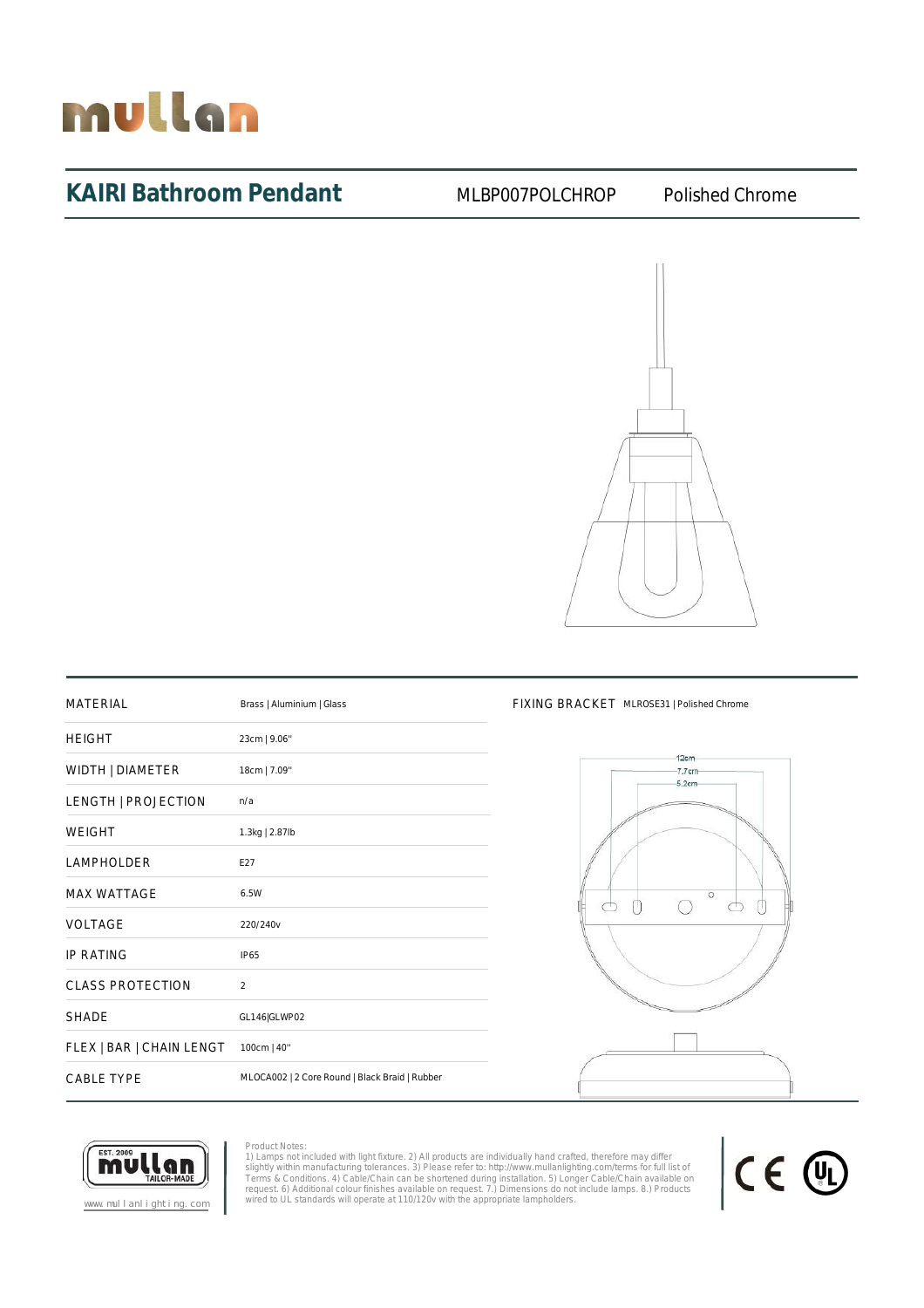

## KAIRI Bathroom Pendant MLBP007SATBRS Satin Brass





| MATFRIAI                 | Brass   Aluminium   Glass                      |
|--------------------------|------------------------------------------------|
| <b>HEIGHT</b>            | 23cm   9.06"                                   |
| WIDTH   DIAMETER         | 18cm   7.09"                                   |
| LENGTH   PROJECTION      | n/a                                            |
| <b>WEIGHT</b>            | 1.3kg   2.87lb                                 |
| LAMPHOLDER               | F27                                            |
| <b>MAX WATTAGE</b>       | 6.5W                                           |
| VOLTAGE                  | 220/240v                                       |
| <b>IP RATING</b>         | IP65                                           |
| <b>CLASS PROTECTION</b>  | $\overline{2}$                                 |
| <b>SHADE</b>             | GL146 GLWP01 x 1                               |
| FLEX   BAR   CHAIN LENGT | 100cm   40"                                    |
| <b>CABLE TYPE</b>        | MLOCA002   2 Core Round   Black Braid   Rubber |

### FIXING BRACKET MLROSE31 | Satin Brass